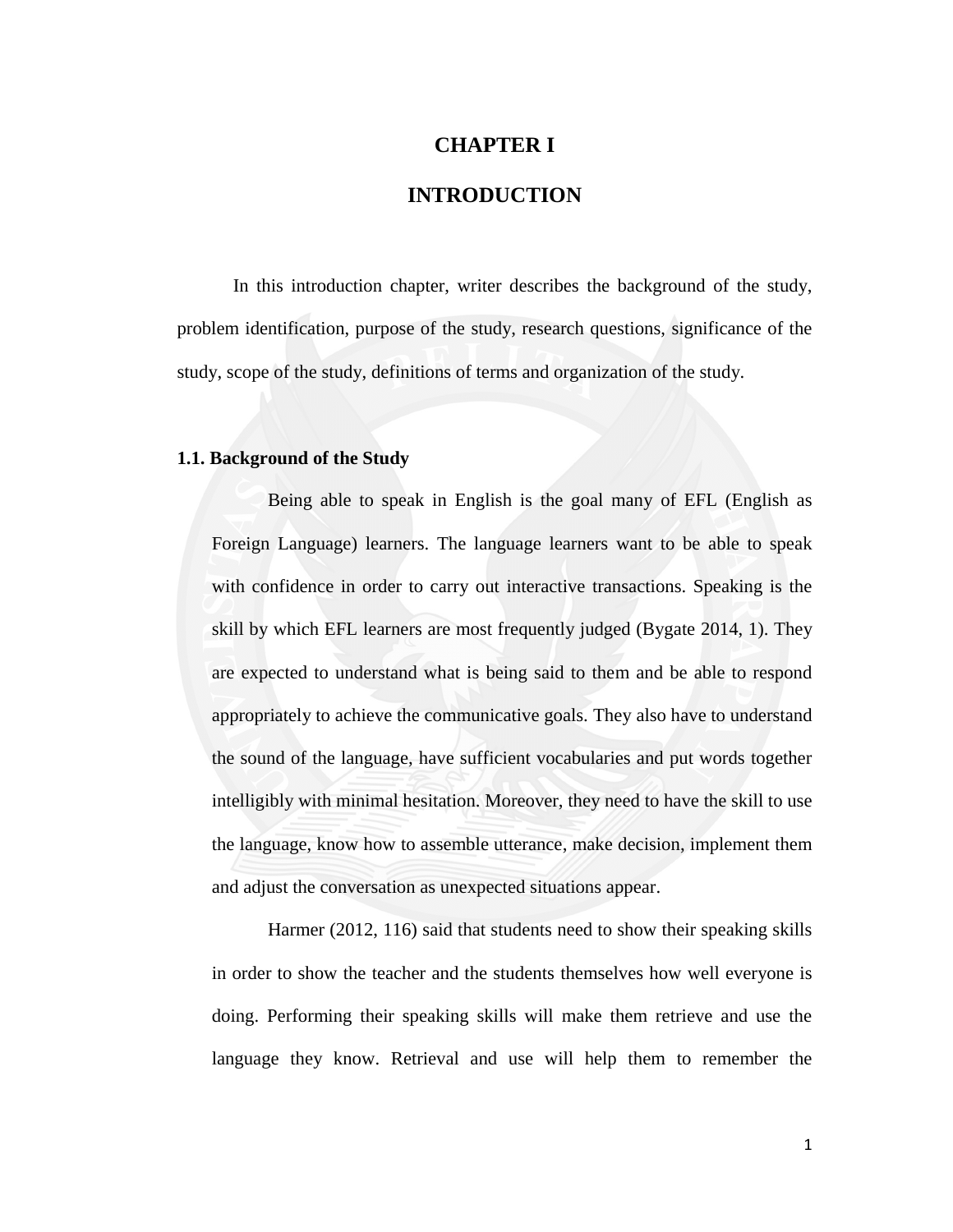language. After all, the objective of teaching spoken language is the development of the ability to interact successfully in that language, and this involves comprehension as well as production (Hughes 2003, 113).

Speaking a second or foreign language is quite complexbecause it involves using all the different levels of language (Bailey 2003, 64). Speaking happens in real time (the person you are talking to is waiting for you to speak right then). Learners' abilities to plan, process and produce the foreign language are really challenged, because they have very limited time to plan, edit and correct or revise what they produce. Therefore, although speaking seems very natural, it is not such a simple thing anymore when we speak in language of others (Bailey 2003, 48).

At the intermediate level, EFL learners are already able to accomplish many goals by speaking. They can sustain basic communication tasks, establish some minimal fluency, deal with a few unrehearsed situations, self-correct on occasion, use a few compensatory strategies, and get along in the language beyond mere survival (Brown 2007, 124).

While EFL learners at the intermediate are still developing their proficiency, their fluency and accuracy often work against each other (Bailey 2005, 5). Before grammar rules become automatic and while learners are still acquiring essential vocabulary items, applying the rules and searching for the right words can be laborious and slow the learners' speech and make them seem dysfluent. Likewise, some other intermediate learners can sometimes speak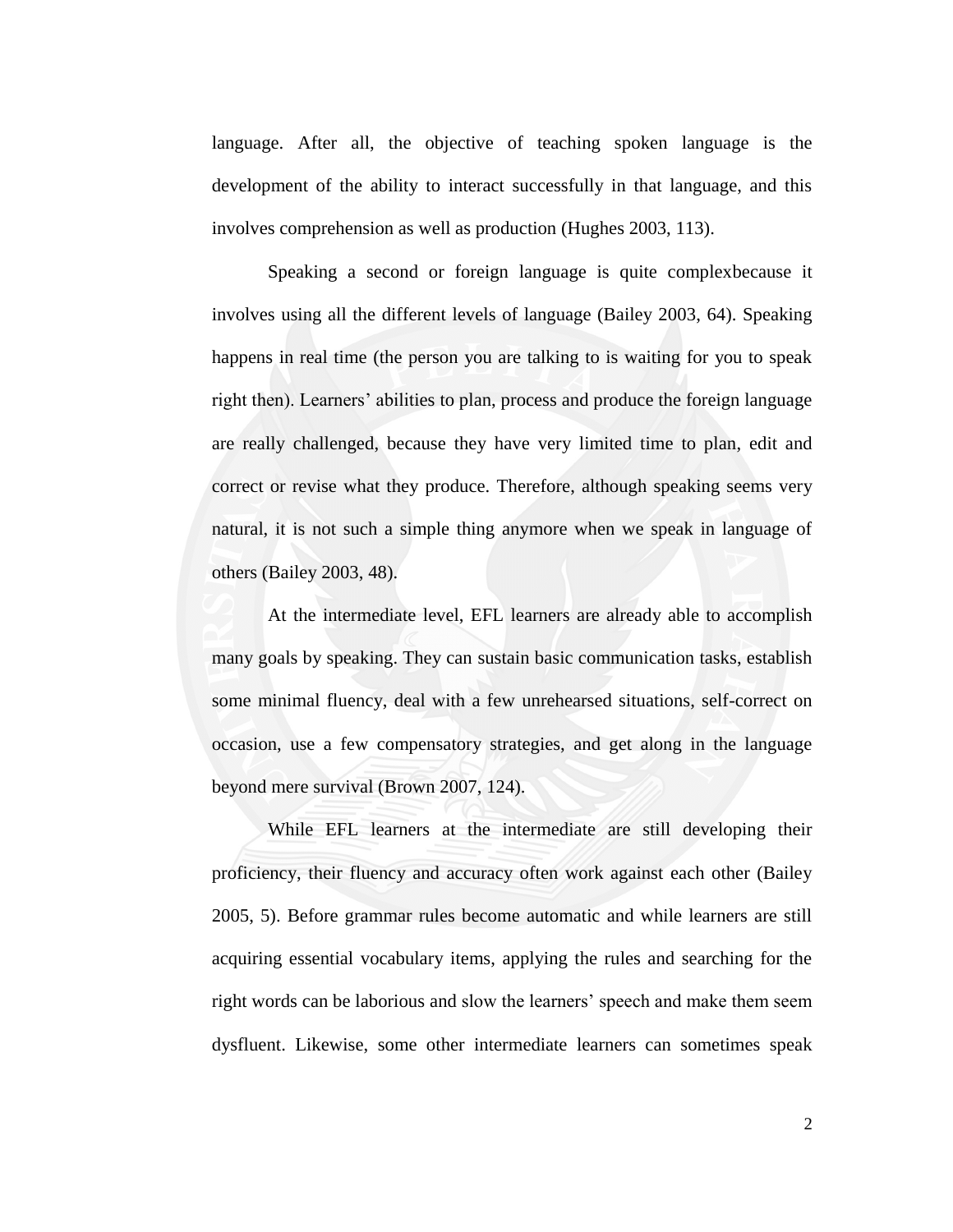quickly, without hesitating to apply the rules they have learned, but doing so may decrease their accuracy.

When teaching a large classroom, teacher may have difficulties in monitoring work and giving feedback for students' performance. Bailey (2003, 173-175) recommended self-checking or peer-review with clear system set up that allows students to learn more and correct problems in their speech by themselves. Peer-assessment involves students assessing each other's work, through reflection on the goals and what it means to achieve them (Sebba et al. 2008, 6). In peer-assessment, students can learn the skills of what and how to assess from one another. By doing so, students can develop a better grasp of their strengths and weaknesses and become more accountable for their learning (Sebba et al. 2008, 16).

Assessing speaking activities is difficult for both teachers and students; judgment can be subjective without any concrete evidence. One way to address this problem is to video record the performance (Yamkate & Intratat 2012, 145- 146). Video recordings can help students to see their weaknesses and strength, and motivate them to improve themselves.

Bandura defined perceived self-efficacy as "people's judgments of their capabilities to organize and execute courses of action required to attain designated types of performances" (Bandura 1986, 391). Self-efficacy affects students' choice of activities, effort, persistence and achievement (Bandura, 1977 as cited in Schunk 1991, 207; Pintrich & Schunck 2002, 164-165). Students, who feel efficacious for learning or performing a task, will participate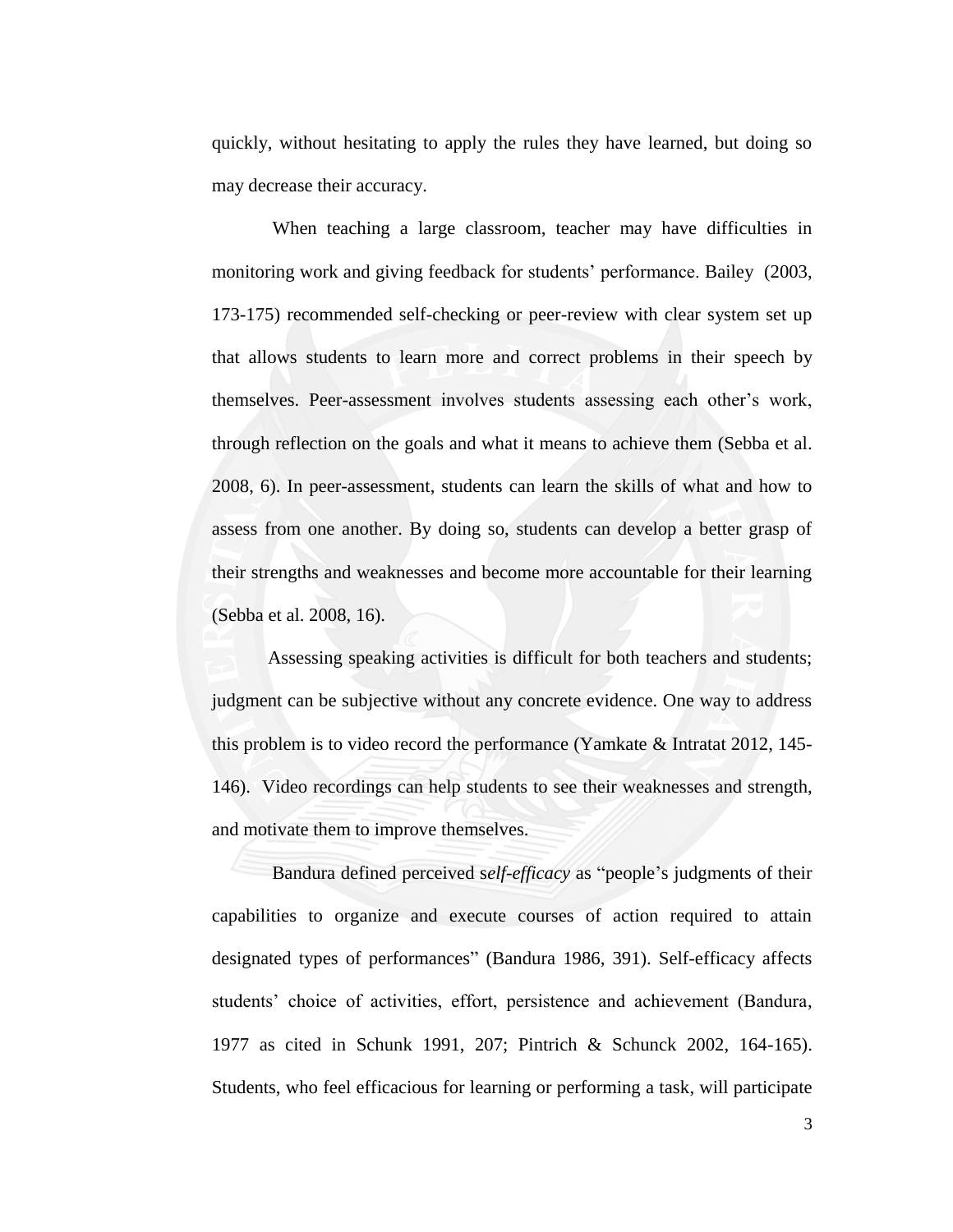more readily, work harder, persist longer when they encounter difficulties and achieve at higher level than those who doubt their capabilities.

According to Bandura (1997, 79) self-efficacy beliefs are constructed from four principal sources information: enactive mastery experiences, vicarious experiences, verbal persuasion, and physiological and affective states. Mastery experiences are the most authentic evidence about capabilities, in which individuals acquire essential cognitive and behavioral skills for the situation and experience success. Vicarious experiences can be helpful when the observer can identify with the model. Verbal persuasion can help individuals to counter mild self-doubts. People also rely partly on their physiological and emotional states in judging their capabilities. Physiological and emotional states that signal vulnerability to poor performance should be reduced or interpreted as a signal for increased effort.

Hsieh and Kang (2010, 606) found that in general, self-efficacy appears to be positively associated with achievement as defined by course grades in the target language. Their study reported that students with high self-efficacy were more interested in learning foreign languages, had more positive attitude, and possessed higher integrative orientation.

### **1.2. Problem Identification**

Having been in Intermediate level, EFL (English as Foreign Language) students are expected to have good speaking skills. As mentioned by Brown (2007, 124), Intermediate level students have progressed beyond novice stages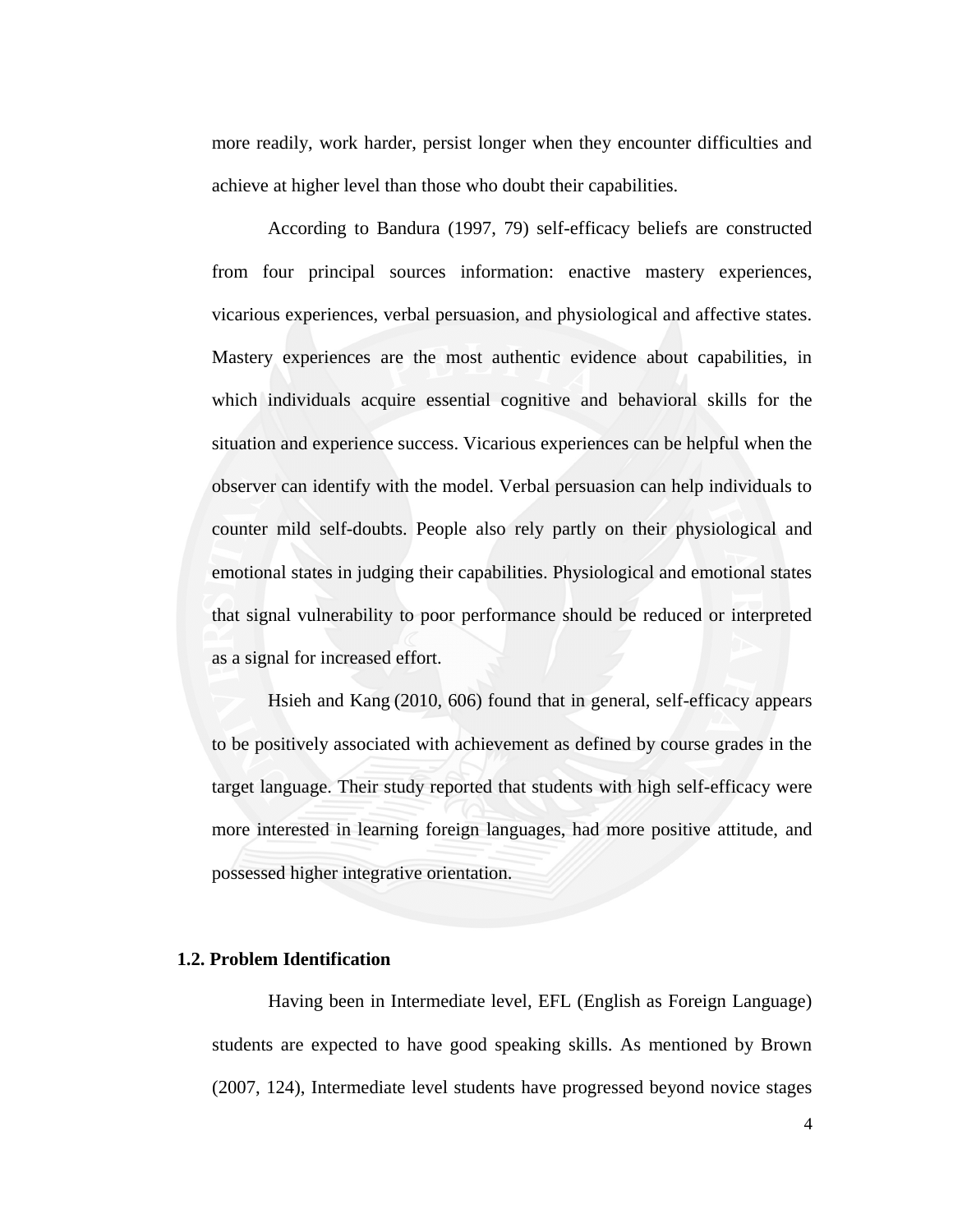to an ability to sustain basic communicative tasks, to establish minimal fluency, to deal with a few unrehearsed situations, to self-correct on occasion, to use a few compensatory strategies, and generally to get along in the language beyond mere survival. Unfortunately, Intermediate 1 students showed that they still had difficulties in their fluency and accuracy, as it was shown in the results of their previous summative oral test in Elementary 4 and some errors that occurred in their daily performance.

Based on the students' speaking performance, researcher felt that the feedback from teacher was not effective. To support and make those feedbacks more effective for the students' learning, researcher tried to implement peerassessment, so that students can be aware with their own strengths and weaknesses. Peer-assessment offers some benefits: speed, direct involvement of students, the encouragement of autonomy and increased motivation because of their engagement in the process of learning (Brown & Abeywickrama 2010, 145). Meanwhile, Luoma (2004, 189) stated that evaluation from peers can help learners become more aware of their learning goals, learn through evaluation, and learn from each other. Video or audio recorders can be used to carry out peer evaluation (Green et al. 2002, 228-230). Video gives positive feedback because it provides a simultaneous display of contributions, sociolinguistic strategies, group dynamics, language use and accuracy.

Perceived s*elf-efficacy* as *"people's judgments of their own capabilities to organize and execute courses of action required to attain designated types of performances" (Bandura 1986, 391)* is obtained from: enactive mastery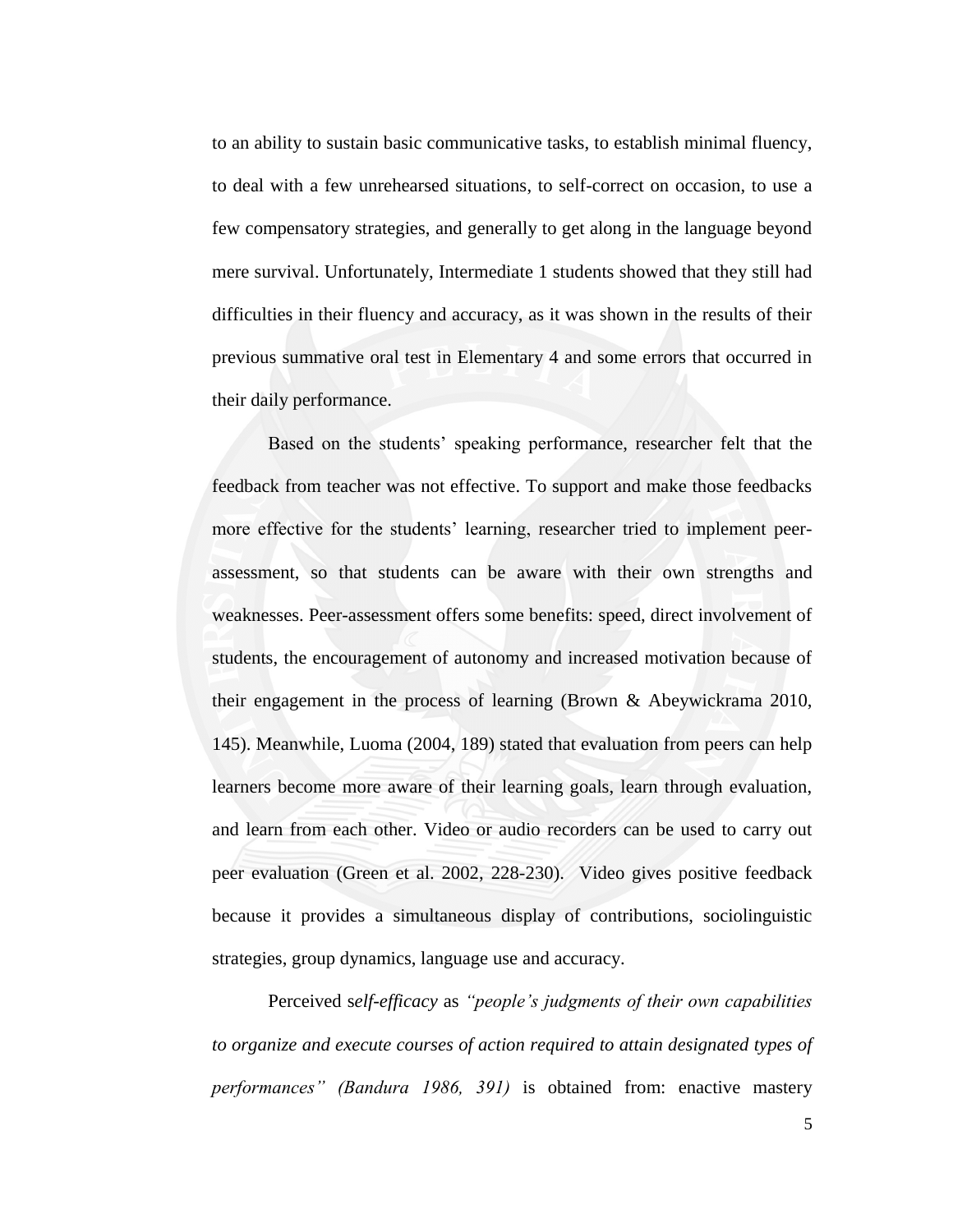experience, vicarious experiences, social persuasion, and physiological emotional states (Bandura 1986, 399). Asakareh and Dehganezad (2013, 354- 355) gave some recommendations to improve EFL students' speaking performance by considering the four main sources of self-efficacy as follows:

- (i) Mastery experience suggests that people who have accomplished a task successfully to have higher sense of self efficacy. Thus, in order to improve students' speaking skills self-efficacy beliefs, in the beginning, speaking instructors need to provide students with speaking tasks which are not arduous, thereby increasing the likelihood of their success in performing tasks.
- (ii) Vicarious experience is received when learners observe the performance of their peers and then they appraise their own capabilities. Observing peers performing a task successfully can develop positive feelings about their own capabilities, which in turn results in a higher sense of self efficacy. Therefore, helping students to be attentive in speaking classes and encouraging them to monitor the speaking tasks performed by their classmates can boost their speaking skills self-efficacy.
- (iii) Social persuasion, which students receive from teachers and parents, can affect students' academic achievement directly or indirectly by influencing their self- efficacy (Schunk in 1995 as quoted in Mahyudin, 2006). In EFL language classrooms, teachers shall attempt to persuade students by providing them with facilitative feedback which can result in the improvement of their speaking skills self-efficacy.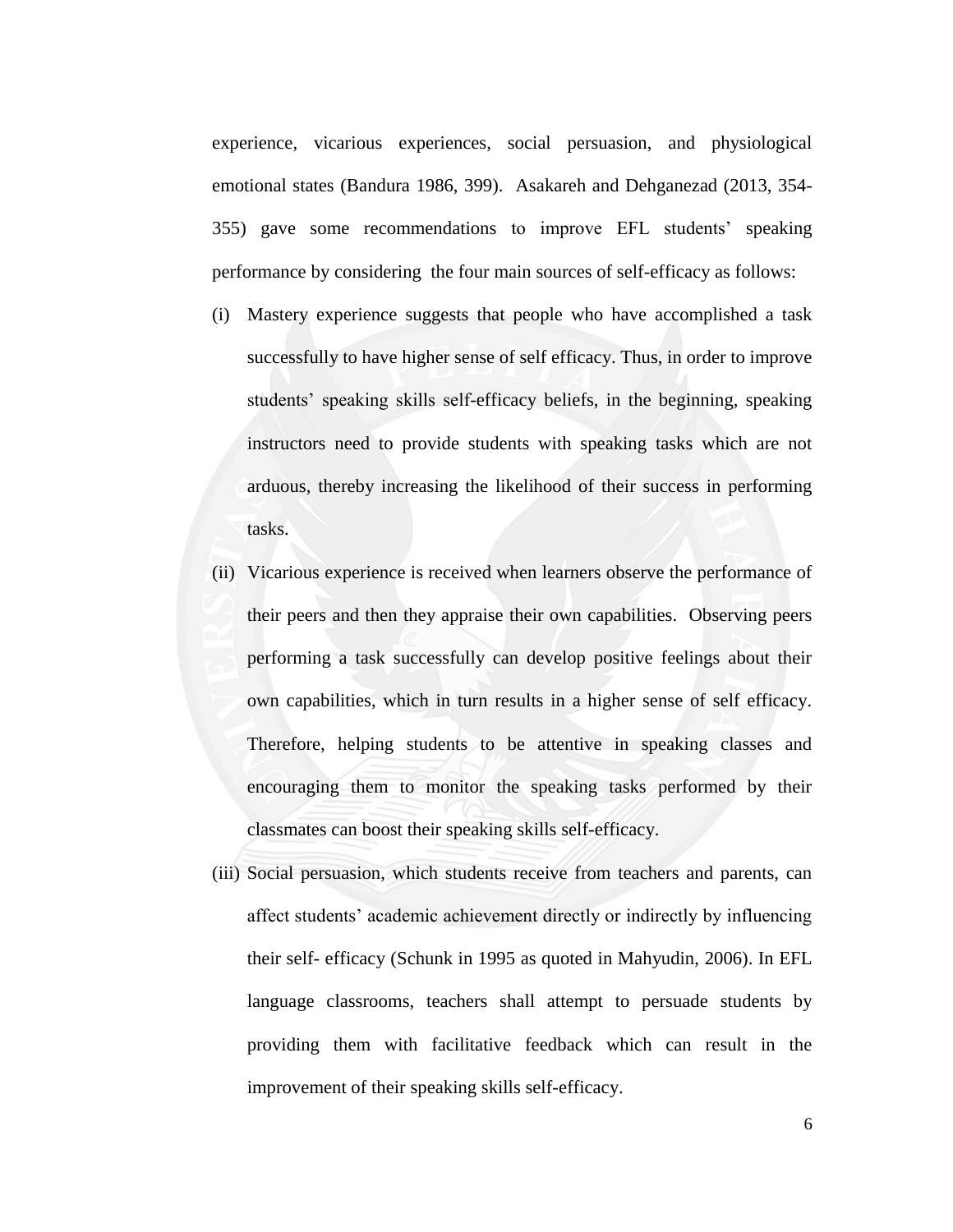(iv) Psychological and emotional states also affect self-efficacy. Transforming debilitative states to facilitative states can improve perceived self-efficacy beliefs (Bandura, 1977). Speaking instructors should be able to create a congenial atmosphere for students, so that students can boost their selfefficacy beliefs.

#### **1.3. Purpose of the Study**

This research was aimed to study the effects of teaching English using peer assessment on intermediate 1 students' speaking skills and students' selfefficacy. By doing this research, the writer expected to find out whether teaching English using peer assessment can improve students' speaking skills. Furthermore, this study also wanted to find out whether peer assessment can improve students' self-efficacy.

### **1.4. Research Questions**

This study attempted to answer these following research questions:

- 1. How are the Intermediate 1 students' initial speaking skills?
- 2. Does using peer assessment in teaching English improve students 'speaking skills?
- 3. Does using peer assessment in teaching English improve students' selfefficacy?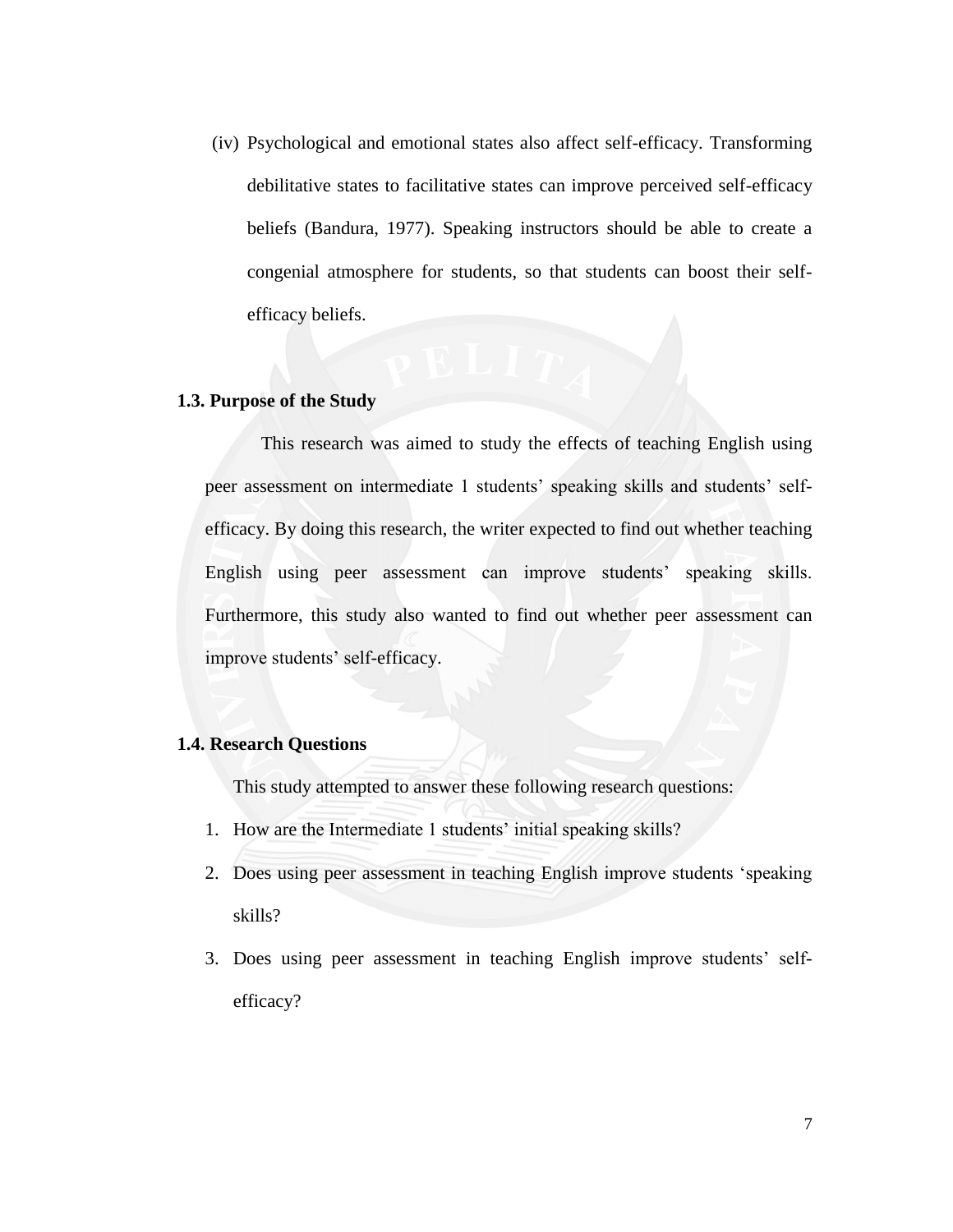#### **1.5. Scope of the Study**

In improving their speaking skills, EFL students needed evaluation and feedback, either from their teachers, self-evaluation or from their peers. In order to avoid broader discussion, this study is limited to discuss the effects of teaching English using peer assessment to evaluate Intermediate 1 students' speaking skills. This study would also discuss whether the implementation of peer assessment can improve intermediate 1 students' self-efficacy in speaking English.

## **1.6. Benefits of The Study**

This research was intended to give some benefits for teachers, students and further research. After the research, students were expected to be able to peer-assess each other as an alternative technique to get more feedback that would be beneficial for their speaking skills and self-efficacy.

This research also can become reference for teachers to apply peer assessment as an alternative learners-centered teaching method, especially in improving their students' speaking skills. Hopefully, teacher will also realize the importance of students' self-efficacy in their English performance. Thus, teachers will start to create an efficacious learning atmosphere in the classroom.

Furthermore, the writer hopes that this research will inspire other English language educators and researchers to conduct similar study about the implementation of peer assessment in improving students speaking skills or (and) self-efficacy, either in more specific or comprehensive areas.